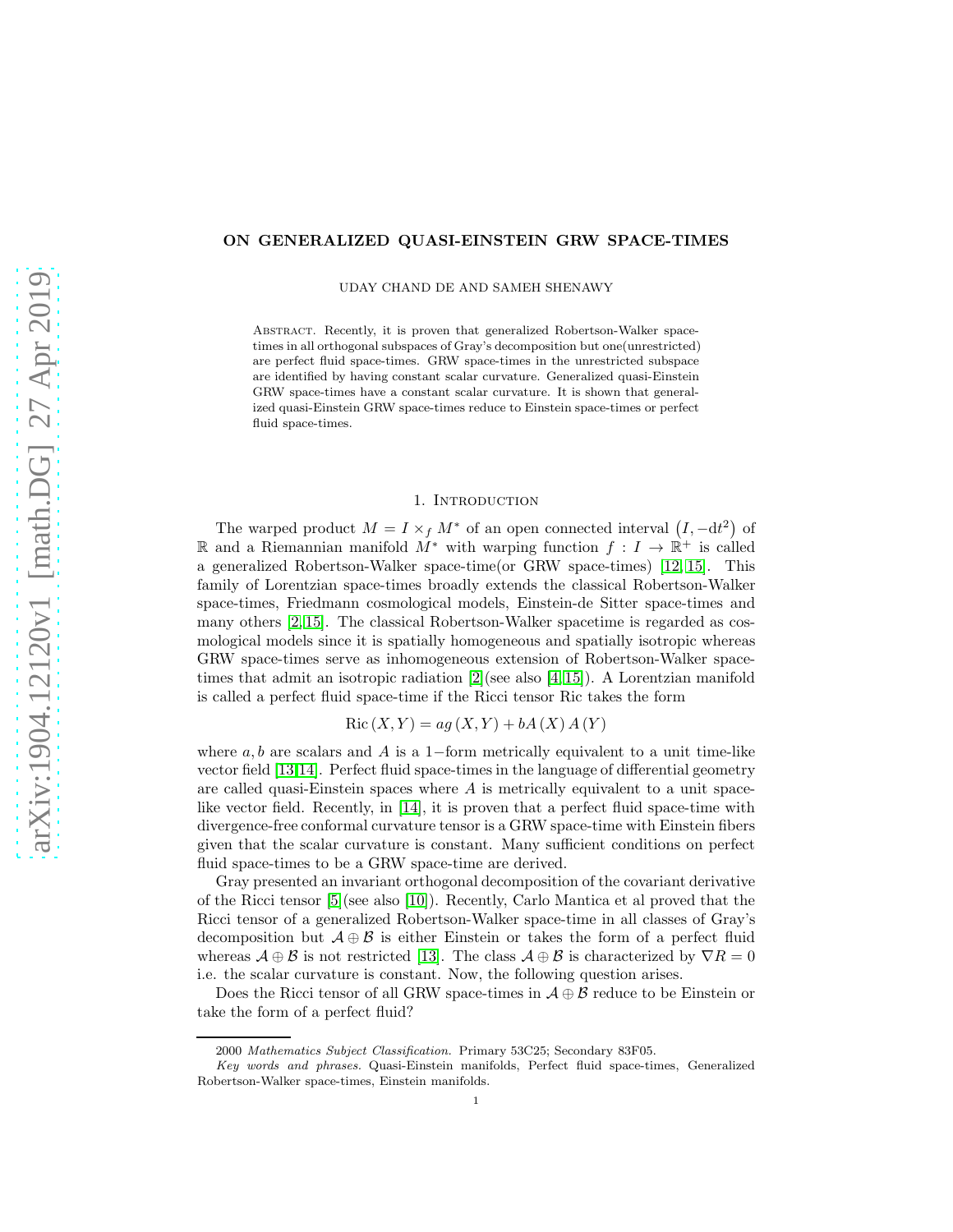In this work, we get a partial positive answer. A (pseudo-)Riemannian manifold  $(M, g)$  is called a generalized quasi-Einstein manifold if its Ricci curvature satisfies

(1.1) Ric 
$$
(X, Y) = \alpha g(X, Y) + \beta A(X) A(Y) + \gamma [A(X) B(Y) + A(Y) B(X)],
$$

where  $\alpha$ ,  $\beta$  and  $\gamma$  are non-zero constants, A and B are 1-forms corresponding to two orthonormal vector field [\[1,](#page-4-3)[3,](#page-4-4)[6–](#page-4-5)[9\]](#page-5-5). If  $\gamma = 0$ , then M reduces to a quasi-Einstein manifold. It is clear that generalized quasi-Einstein space-times are generally imperfect fluid space-times with constant scalar curvature  $R = n\alpha + \beta$ . However, we prove that generalized quasi-Einstein GRW space-times are either Einstein or perfect fluid space-times.

**Remark 1.** It is noted that any vector field orthogonal to a time-like vector field is space-like. Thus the generators couldn't be time-like. Now, one may assume that one of the generators is time-like and the other is space-like. Generally, the results of this article still hold in this case with minor changes.

<span id="page-1-0"></span>2. Notes on generalized quasi-Einstein manifolds

Let M be a generalized quasi-Einstein (pseudo-)Riemannian manifold i.e.

$$
(2.1) \t R_{ij} = \alpha g_{ij} + \beta A_i A_j + \gamma (A_i B_j + A_j B_i),
$$

where  $A_i A^i = B_j B^j = 1$  and  $A_i B^i = 0$ . The trace of this equations gives

$$
R = n\alpha + \beta.
$$

It is noted that

$$
A^{i} A^{j} R_{ij} = \alpha + \beta,
$$
  
\n
$$
A^{i} B^{j} R_{ij} = \gamma,
$$
  
\n
$$
B^{i} B^{j} R_{ij} = \alpha,
$$

and consequently  $\beta = (A^i A^j - B^i B^j) R_{ij}$ . Hence we can state the following result.

Proposition 1. Let M be a generalized quasi-Einstein manifold with generators A and B. Then the scalar curvature is

$$
R = (n-1) B^i B^j R_{ij} + A^i A^j R_{ij}.
$$

Now assume that A is an eigenvector of the Ricci tensor with eigenvalue  $\xi$  i.e.  $A^{i}R_{ij} = \xi A_{j}$ . A contraction of Equation [\(2.1\)](#page-1-0) with  $A^{i}$  yields

$$
A^{i}R_{ij} = \alpha A^{i}g_{ij} + \beta A^{i}A_{i}A_{j} + \gamma (A^{i}A_{i}B_{j} + A^{i}A_{j}B_{i})
$$

implies  $(\xi - \alpha - \beta) A_j = \gamma B_j$ . Thus  $\gamma = 0$  and  $\xi = \alpha + \beta$ . If B is an eigenvector of the Ricci tensor with eigenvalue  $\phi$ , then

$$
B^{i}R_{ij} = \alpha B^{i}g_{ij} + \beta B^{i}A_{i}A_{j} + \gamma \left( B^{i}A_{i}B_{j} + B^{i}A_{j}B_{i} \right)
$$

infers

$$
(\phi - \alpha) B_j = \gamma A_j.
$$

Consequently,  $\phi = \alpha$  and  $\gamma = 0$ . Conversely, assume that M is a quasi-Einstein manifold with generator A. Then

$$
R_{ij} = \alpha g_{ij} + \beta A_i A_j
$$

yields

$$
A^{i}R_{ij} = \alpha A^{i}g_{ij} + \beta A^{i}A_{i}A_{j} = (\alpha + \beta) A_{j}.
$$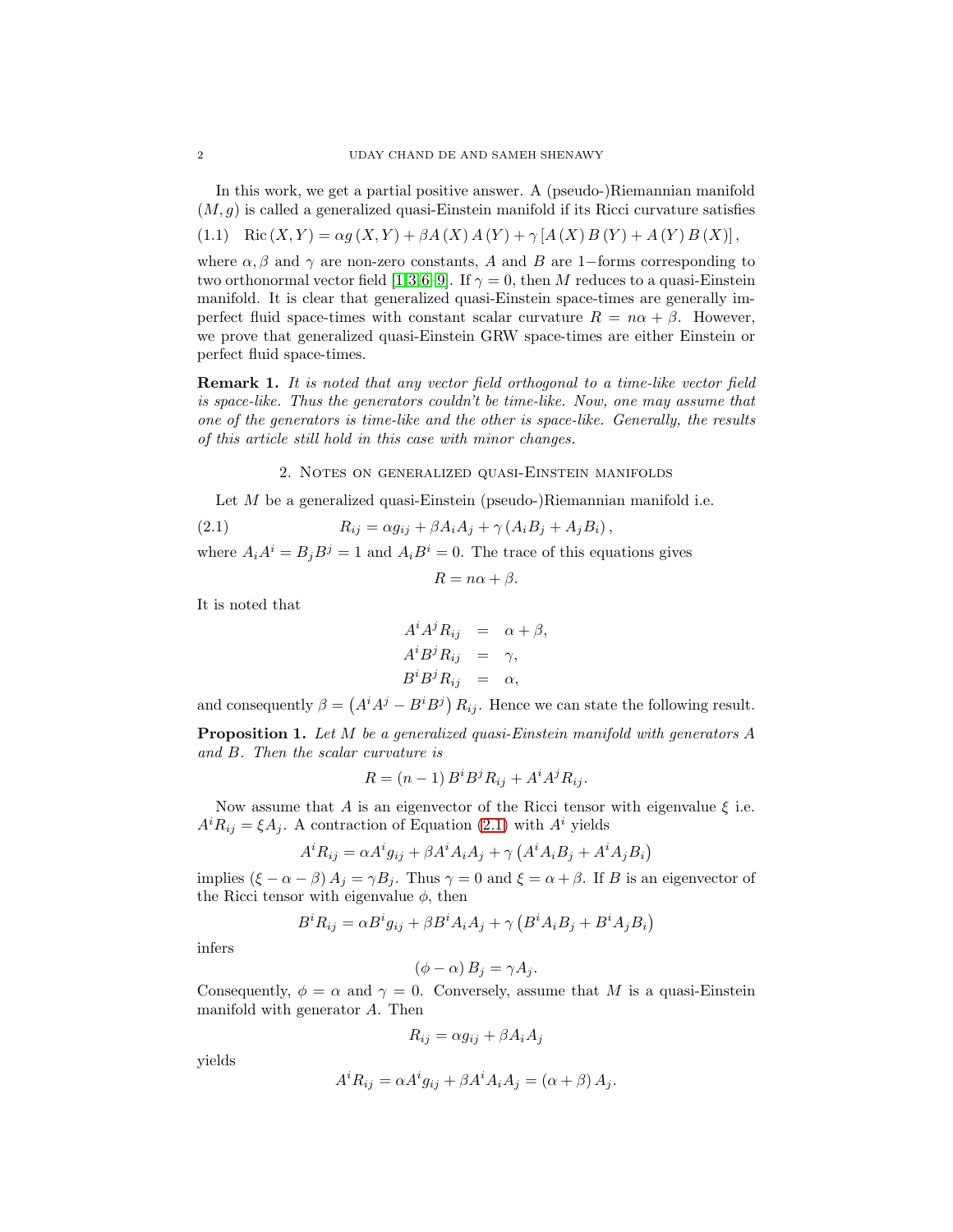Also,

$$
B^i R_{ij} = \alpha B^i g_{ij} + \beta B^i A_i A_j = \alpha A_j.
$$

This leads to the following.

Theorem 1. Let M be a generalized quasi-Einstein manifold. Then, M reduces to a quasi-Einstein manifold if and only if one of the generators is an eigenvector of the Ricci tensor.

The covariant derivative of the Ricci tensor of a generalized quasi-Einstein manifold is given by

$$
\nabla_k R_{ij} = \beta (\nabla_k A_i) A_j + \beta A_i (\nabla_k A_j) \n+ \gamma [(\nabla_k A_i) B_j + A_i (\nabla_k B_j) + (\nabla_k A_j) B_i + A_j (\nabla_k B_i)]
$$

and hence

$$
\nabla_i R_{kj} = \beta (\nabla_i A_k) A_j + \beta A_k (\nabla_i A_j) \n+ \gamma [(\nabla_i A_k) B_j + A_k (\nabla_i B_j) + (\nabla_i A_j) B_k + A_j (\nabla_i B_k)]
$$

Thus, the Codazzi deviation tensor  $\mathcal D$  is

$$
\mathcal{D}_{kij} = \nabla_k R_{ij} - \nabla_i R_{kj}
$$
\n
$$
= \beta \left( \nabla_k A_i \right) A_j + \beta A_i \left( \nabla_k A_j \right) - \beta \left( \nabla_i A_k \right) A_j - \beta A_k \left( \nabla_i A_j \right)
$$
\n
$$
+ \gamma \left[ \left( \nabla_k A_i \right) B_j + A_i \left( \nabla_k B_j \right) + \left( \nabla_k A_j \right) B_i + A_j \left( \nabla_k B_i \right) \right]
$$
\n
$$
- \gamma \left[ \left( \nabla_i A_k \right) B_j + A_k \left( \nabla_i B_j \right) + \left( \nabla_i A_j \right) B_k + A_j \left( \nabla_i B_k \right) \right]
$$

Now, we have the following cases

$$
A^{j} \mathcal{D}_{kij} = \beta (\nabla_{k} A_{i} - \nabla_{i} A_{k}) + \gamma (\nabla_{k} B_{i} - \gamma \nabla_{i} B_{k})
$$
  

$$
B^{j} \mathcal{D}_{kij} = \nabla_{k} A_{i} - \nabla_{i} A_{k}
$$

Thus, for a Codazzi Ricci tensor, the generators are both closed. In this case,

$$
0 = D_{kij}
$$
  
\n
$$
= \beta A_i (\nabla_k A_j) - \beta A_k (\nabla_i A_j) + \gamma A_i (\nabla_k B_j)
$$
  
\n
$$
+ \gamma (\nabla_k A_j) B_i - \gamma A_k (\nabla_i B_j) - \gamma (\nabla_i A_j) B_k
$$
  
\n
$$
= \nabla_j [\beta A_i A_k + \gamma A_i B_k + \gamma A_k B_i]
$$
  
\n
$$
-2\beta A_k (\nabla_j A_i) - 2\gamma (\nabla_j A_i) B_k - 2\gamma A_k (\nabla_j B_i)
$$
  
\n
$$
= \nabla_j R_{ik} - 2 (\beta A_k + \gamma B_k) \nabla_j A_i - 2\gamma A_k \nabla_j B_i.
$$

Thus we have the following.

Proposition 2. Let M be a generalized quasi-Einstein manifold. Assume that M is Einstein-like of class  $\mathcal{B}(i.e.$  the Ricci tensor is a Codazzi tensor). Then A and B are closed. Moreover,

$$
\nabla_j R_{ik} = 2(\beta A_k + \gamma B_k) \nabla_j A_i + 2\gamma A_k \nabla_j B_i.
$$

A contraction of  $\mathcal{D}_{kij}$  by  $g^{ij}$  and then by the generators  $A^k$  and  $B^k$  infers

$$
0 = (\beta A^{i} + \gamma B^{i}) \nabla_{i} A_{k} + (\beta A_{k} + \gamma B_{k}) (\nabla_{i} A^{i}) + \gamma A_{k} (\nabla_{i} B^{i}) + \gamma A^{i} \nabla_{i} B_{k},
$$
  
\n
$$
0 = \beta (\nabla_{i} A^{i}) + \gamma \nabla_{i} B^{i},
$$
  
\n
$$
0 = \gamma \nabla_{i} A^{i}.
$$
  
\nThus  $\nabla_{i} A^{i} = \nabla_{i} B^{i} = 0.$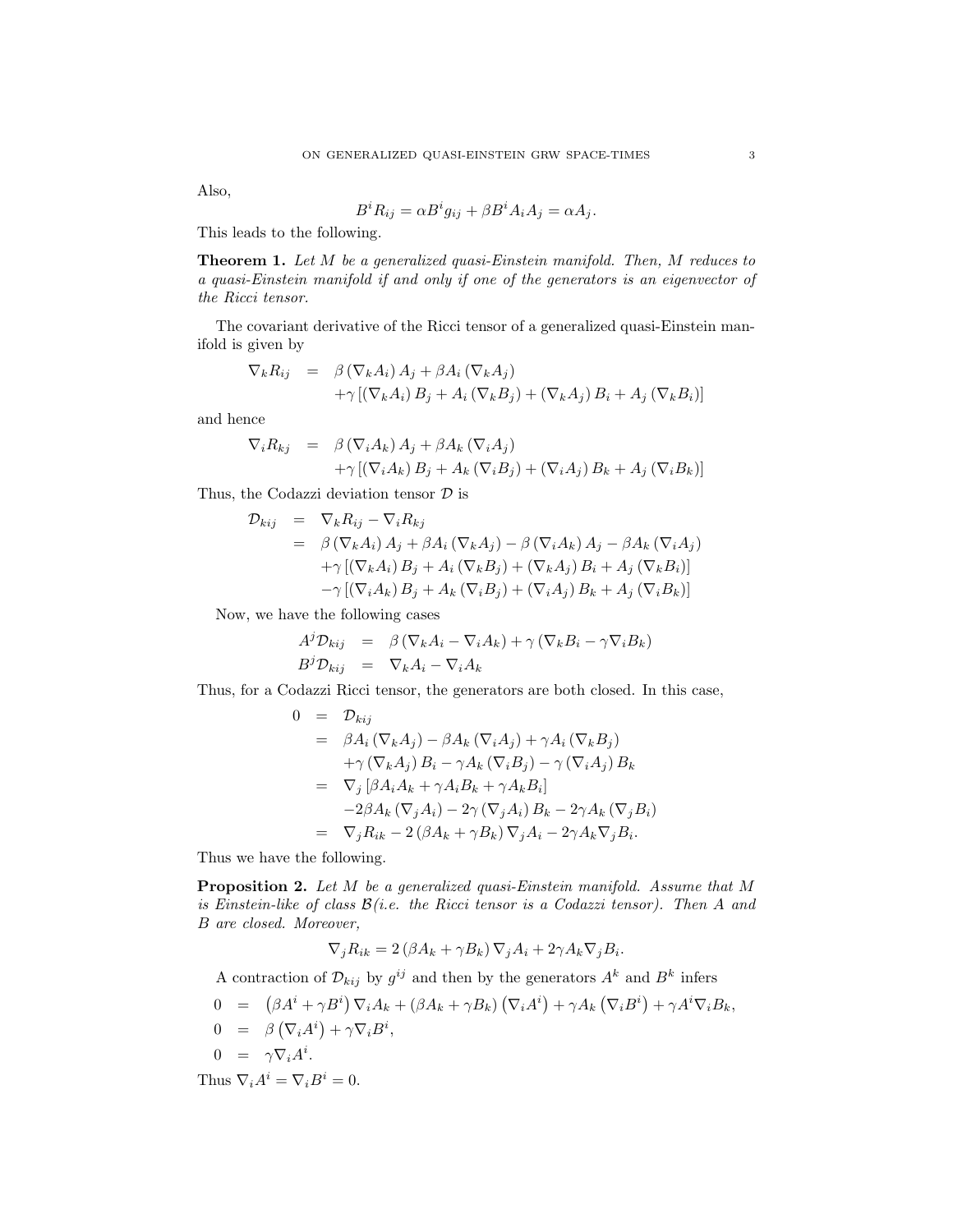Assume that M is Einstein-like of class  $P($  that is, the Ricci tensor is a parallel,  $\nabla_k R_{ij} = 0$ . Then,

$$
0 = \beta (\nabla_i A_k) A_j + \beta A_k (\nabla_i A_j) + \gamma (\nabla_i A_k) B_j
$$
  
+ $\gamma A_k (\nabla_i B_j) + \gamma (\nabla_i A_j) B_k + \gamma A_j (\nabla_i B_k)$ 

Contractions by  $A^k$  and  $B^k$  imply

$$
0 = \beta \nabla_i A_j + \gamma \nabla_i B_j,
$$
  
\n
$$
0 = \gamma \nabla_i A_j.
$$

Assume that A is not parallel, then  $\beta = \gamma = 0$ . Thus we conclude.

Theorem 2. Let M be a Ricci-symmetric generalized quasi-Einstein manifold. Then, M is Einstein if the generator A is not covariantly constant.

## 3. Generalized quasi-Einstein GRW space-times

A Lorentzian manifold  $M$  is a GRW space-time if and only if  $M$  has a unit time-like vector field  $u_i$  such that

$$
\nabla_k u_j = \varphi \left( g_{kj} + u_k u_j \right),
$$

which is also an eigenvector of the Ricci tensor i.e.  $R_{ij}u^i = \xi u_j$  for some scalar functions  $\varphi$  and  $\xi$  [\[11](#page-5-6)[–13\]](#page-5-2). We say that u is a nontrivial torse-forming vector field if  $\varphi \neq 0$ . This characterization is an alternative of Chen's theorem in [\[2\]](#page-4-0). If M is a generalized quasi-Einstein manifold, then

$$
R_{ij} = \alpha g_{ij} + \beta A_i A_j + \gamma (A_i B_j + A_j B_i).
$$

A contraction by  $u^i$  yields

$$
u^{i}R_{ij} = \alpha u^{i}g_{ij} + \beta u^{i}A_{i}A_{j} + \gamma (u^{i}A_{i}B_{j} + A_{j}u^{i}B_{i})
$$

which implies

$$
(\xi - \alpha) u_j = \beta (u^i A_i) A_j + \gamma (u^i A_i) B_j + \gamma A_j (u^i B_i)
$$

and hence

$$
(\xi - \alpha) u_j = \left[\beta \left(u^i A_i\right) + \gamma \left(u^i B_i\right)\right] A_j + \gamma \left(u^i A_i\right) B_j
$$

Two different contractions by the generators give

$$
(\xi - \alpha - \beta) (u^i A_i) - \gamma (u^i B_i) = 0
$$

and

$$
(\xi - \alpha) (u^i B_i) - \gamma (u^i A_i) = 0.
$$

Thus

$$
\begin{array}{rcl}\n(\xi - \alpha) u_j & = & \left[ \beta \left( u^i A_i \right) + (\xi - \alpha - \beta) \left( u^i A_i \right) \right] A_j + (\xi - \alpha) \left( u^i B_i \right) B_j \\
& = & (\xi - \alpha) \left( u^i A_i \right) A_j + (\xi - \alpha) \left( u^i B_i \right) B_j\n\end{array}
$$

and hence

(3.1) 
$$
(\xi - \alpha) [u_j - (u^i A_i) A_j - (u^i B_i) B_j] = 0.
$$

It is clear that  $u_j$  is not a linear combination of  $A_j$  and  $B_j$  only since  $u^i$  is time-like whereas  $A^i$  and  $B^i$  are orthonormal space-like fields so  $\xi = \alpha$ . Therefore,

<span id="page-3-0"></span>
$$
(3.2) \qquad \beta \left( u^i A_i \right) + \gamma \left( u^i B_i \right) = 0
$$

$$
\gamma(u^i A_i) = 0
$$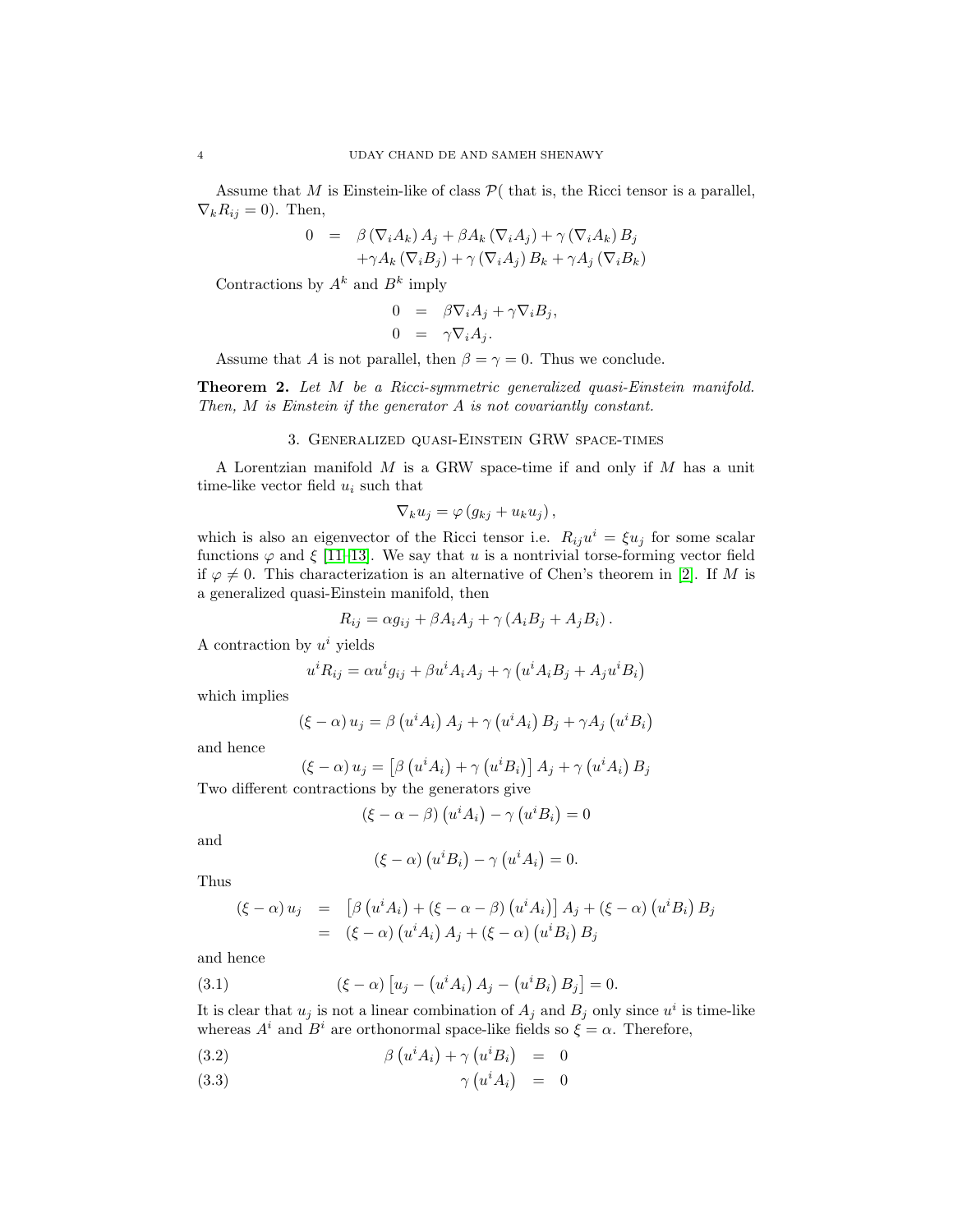It is noted that  $\gamma = \beta = 0$  if  $(u^i A_i)$  is not zero. Suppose that  $(u^i B_i)$  does not vanish. Then Equation [\(3.3\)](#page-3-0) implies that either  $\gamma = 0$  or  $(u^i A_i) = 0$ . The later case with Equation [\(3.2\)](#page-3-0) yield  $\gamma = 0$  i.e. M is quasi-Einstein if  $(u^i B_i) \neq 0$ . Now, assume that  $u^i$  is orthogonal to both the generators i.e.  $(u^i A_i) = (u^i B_i) = 0$ . The Ricci tensor of a GQE manifold is

$$
R_{ij} = \xi g_{ij} + \beta A_i A_j + \gamma (A_i B_j + A_j B_i)
$$

and so

$$
\nabla_k R_{ij} = \beta A_j \nabla_k A_i + \beta A_i \nabla_k A_j + \gamma (B_j \nabla_k A_i + A_i \nabla_k B_j + A_j \nabla_k B_i + B_i \nabla_k A_j)
$$

A contraction by  $u^i$  implies

$$
u^{i} \nabla_{k} R_{ij} = 0
$$
  

$$
\nabla_{k} (u^{i} R_{ij}) - R_{ij} \nabla_{k} u^{i} = 0
$$

It is noted that  $u^i$  is an eigenvector of the Ricci tensor (i.e.  $u^i R_{ij} = \xi u_j$ ) and  $\nabla_k u^i = \varphi \left( \delta_k^i + u_k u^i \right)$ . Thus

$$
\nabla_k (\xi u_j) - R_{ij} \varphi (\delta_k^i + u_k u^i) = 0
$$
  
\n
$$
\xi \nabla_k u_j - \varphi \delta_k^i R_{ij} - \varphi u_k u^i R_{ij} = 0
$$
  
\n
$$
\xi \varphi (g_{kj} + u_k u_j) - \varphi R_{kj} - \varphi \xi u_k u_j = 0
$$
  
\n
$$
\varphi (\xi g_{kj} - R_{kj}) = 0
$$

So  $M$  is Einstein if  $u$  is a nontrivial torse-forming vector field.

**Theorem 3.** Let M be a generalized quasi-Einstein GRW space-time. Then  $u^i R_{ij} =$  $\alpha u_j$  i.e.  $\alpha$  is the eigenvalue of the eigenvector  $u^i$  and

- (1) M reduces to be Einstein space-time if  $u^i$  is orthogonal to both the generators provided  $\varphi \neq 0$ .
- (2) M reduces to be Einstein space-time if  $u^i$  is not orthogonal to first generator.
- (3) M reduces to be perfect fluid space-time if  $u^i$  is not orthogonal to the second generator.

Corollary 1. Let M be a generalized quasi-Einstein Lorentzian manifold admitting a unit time-like non-trivial torse-forming vector field. Then M reduces to an Einstein GRW space-time or a perfect fluid GRW space-time.

## **REFERENCES**

- <span id="page-4-3"></span>[1] Chaki, M. C. *On generalized quasi Einstein manifolds*, Publ. Math. Debrecen 58 (2001): 683-691.
- <span id="page-4-0"></span>[2] Chen, Bang-Yen. *A simple characterization of generalized Robertson–Walker spacetimes*, General Relativity and Gravitation 46, no. 12 (2014): 1833.
- <span id="page-4-4"></span>[3] De, Avik, Ahmet Yildiz, and Uday Chand De. *On Generalized Quasi Einstein Manifolds,* Filomat 28, no. 4 (2014): 811-820.
- <span id="page-4-1"></span>[4] Ehlers, Jurgen, P. Geren, and Rainer K. Sachs. "*Isotropic Solutions of the Einstein-Liouville Equations*." Journal of Mathematical Physics 9, no. 9 (1968): 1344-1349.
- <span id="page-4-2"></span>[5] Gray, Alfred. "*Einstein-like manifolds which are not Einstein*. Geometriae dedicata 7, no. 3 (1978): 259-280.
- <span id="page-4-5"></span>[6] Guler, Sinem, and Sezgin Altay Demirbag. *On Ricci symmetric generalized quasi Einstein spacetimes*, Miskolc Mathematical Notes 16, no. 2 (2015): 853-868.
- [7] Guler, Sinem, and Sezgin Altay Demirbag. *A Study of Generalized Quasi Einstein Spacetimes with Applications in General Relativity*, International Journal of Theoretical Physics 55, no. 1 (2016): 548-562.